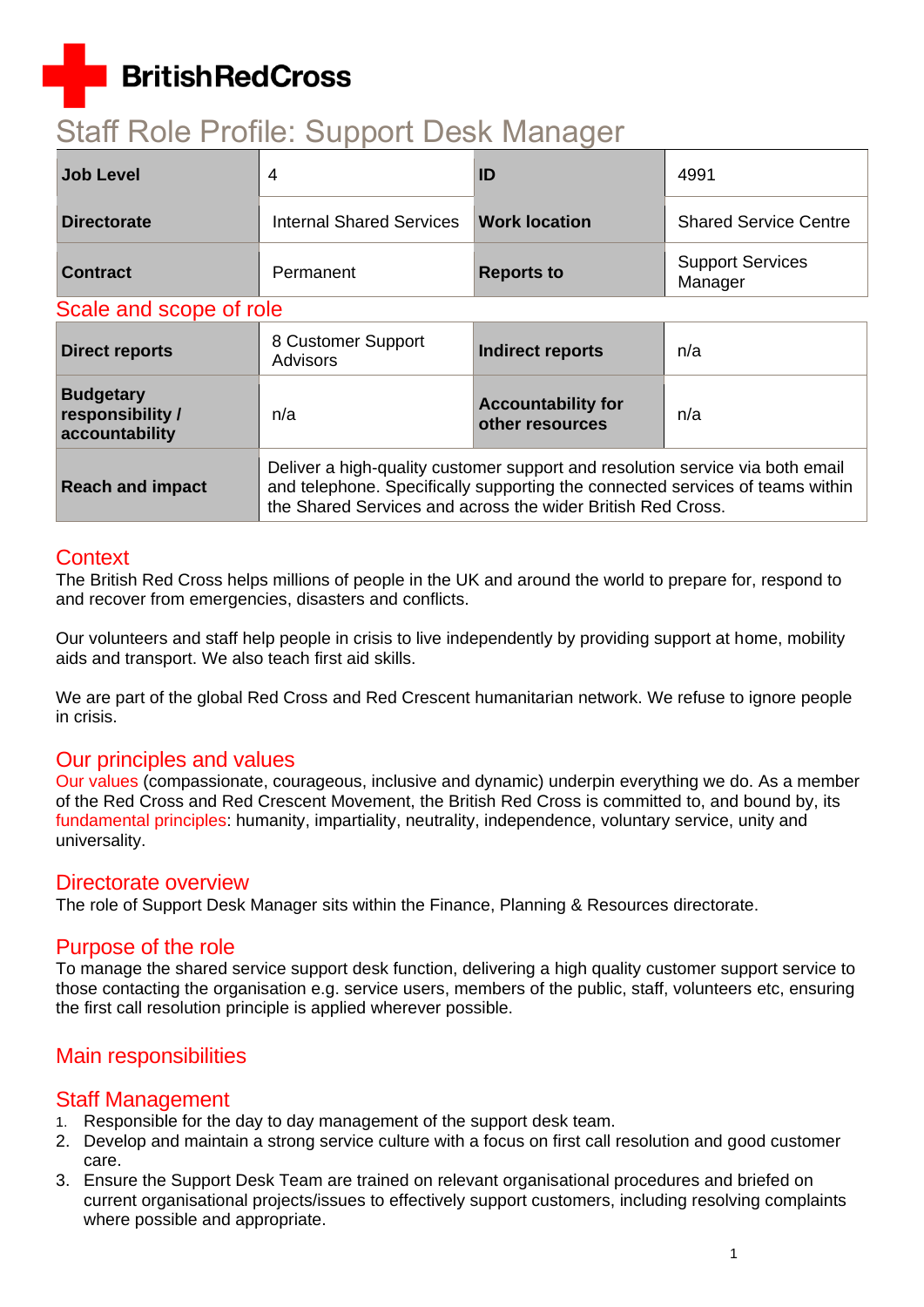- 4. Ensure the Support Desk Team are trained and confident in dealing with distressed customers using the CALMER techniques promoted by the BRC.
- 5. Assess, monitor and manage the teams' workload ensuring that SLAs are achieved and all escalations from team members are monitored and actions agreed to address them.
- 6. Ensure effective prioritization based on organisational deadlines.
- 7. Embed a customer service procedure to ensure that highest standards of customer service are consistently achieved.
- 8. Proactively look for continuous improvement opportunities and adopt new methods and best practice.

## Service Delivery & Support

- 1. To be an escalation point for the team when customer queries are complex and multi-faceted. Support Advisers in researching alternative solutions when usual resolutions processes are not available or appropriate
- 2. To assist in the development and be responsible for the achievement of relevant parts of SLAs within the organisation. Monitor compliance and escalate issues as necessary to teams across the organisation.
- 3. Responsible for the Support Desk's performance against own SLA.
- 4. Responsible for logging and collating all queries for the Shared Services Centre (SSC) and work with the management team to improve and continually streamline processes.
- 5. Collaborate with the SSC's Training team to ensure that guidance produced will assist customer's fully. Use data captured through query collation to advise on what areas should be focused on.
- 6. To monitor queries received, feedback and make recommendations to management across the organisation where there are process failures effecting BRC customers or where existing guidance available to users is not satisfactory.
- 7. To develop and maintain relationships with individuals and teams across the organisation to enhance the delivery of services from the Support Desk Team.

## System Administration & Reporting

- 1. Ensure all interactions are recorded and tracked on the call management software package.
- 2. To provide regular management information to senior managers within SSC and across the organisation so that the quantity and type of interactions in relation to their areas of control can be monitored and lessons learned.
- 3. Responsible for the configuration and system administration of our ticketing/call management software. Ensure the system is up-to-date and work with I&DT to support system upgrades.
- 4. Support the implementation of ticketing/call resolution system with any other areas across the organisation who wish the utilise this software.
- 5. Develop and deliver a range of statistical reports and analysis for different internal service areas to support learning and service development. Highlight trends, areas for improvements and make recommendations as appropriate.
- 6. Be responsible for the support and data updates required for the Shared Services' MySupport user portal that enables customers to manage the queries they have logged.

### Team Management

- 1. Direct reports have clear objectives that support the services' strategies and plans.
- 2. Progress is monitored effectively and action agreed to address any problems that arise
- 3. Issues, teams ideas and comments are escalated when necessary
- 4. All resources are managed effectively using BRC processes (budgets, appraisal, H&S, etc)

### Team Member

- 1. Actively participates in all team meetings
- 2. Supports other Team members
- 3. Works and behaves in accordance with BRC policies & Procedures
- 4. Upholds the fundamental principals of the Red Cross and acts with integrity, in accordance with the Society's values (inclusive, compassionate, courageous and dynamic)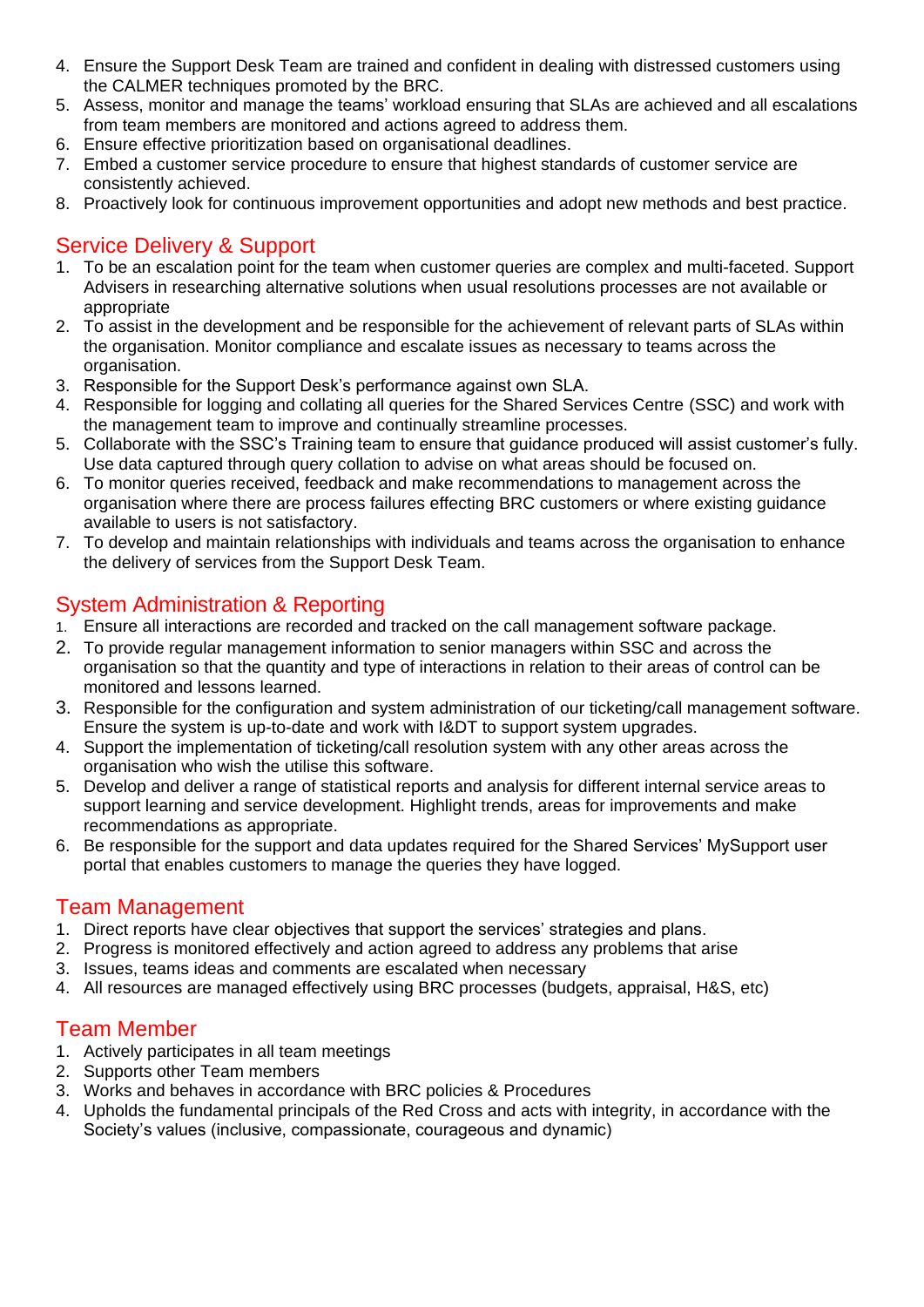## Criminal Records Check

#### **Type of criminal record checks required for this role**

| <b>England and Wales - Disclosure and Baring Service Check (DBS)</b> |
|----------------------------------------------------------------------|
| None                                                                 |
| Scotland                                                             |
| None                                                                 |
| Northern Ireland                                                     |
| <b>None</b>                                                          |

### **Diversity**

We are committed to being an inclusive employer with a diverse workforce. We encourage applications from people from the widest possible diversity of backgrounds, cultures and experiences – including disabled and ethnic minority candidates. This is to contribute to the breadth of experience we need to respond to people in crisis. You can read more about our commitment to diversity [on our website.](http://www.redcross.org.uk/About-us/Jobs/UK/Diversity-in-recruitment)

### Person Specification

|                  |              | <b>Requirement</b>                                                           | <b>Evidenced obtained</b><br>through<br><b>Shortlisting (S)</b><br>Interview (I) or<br><b>Assessment (A)</b> |
|------------------|--------------|------------------------------------------------------------------------------|--------------------------------------------------------------------------------------------------------------|
|                  | Essential    | Qualification in English and Maths at Higher or A<br>$\geq$                  | S                                                                                                            |
| <b>Knowledge</b> | $\checkmark$ | Level standard or equivalent experience.                                     |                                                                                                              |
|                  |              | Ability to manipulate data, produce management<br>>                          | S                                                                                                            |
|                  |              | information and process maps                                                 |                                                                                                              |
|                  |              | Supervision or management qualification desirable<br>>                       | S                                                                                                            |
|                  |              | (or can demonstrate equivalent work experience in                            |                                                                                                              |
|                  |              | required field)                                                              |                                                                                                              |
|                  | Essential    | Demonstrate strong communication and influencing,<br>$\geq$                  |                                                                                                              |
| <b>Skills</b>    | $\checkmark$ | both written and oral                                                        |                                                                                                              |
|                  |              | Supervising, providing feedback, motivating the<br>>                         | S                                                                                                            |
|                  |              | team                                                                         |                                                                                                              |
|                  |              | Time management, organisation, prioritisation,<br>>                          | S                                                                                                            |
|                  |              | proactive approach                                                           |                                                                                                              |
|                  |              | Able to use initiative, seeks insight<br>>                                   |                                                                                                              |
|                  |              | Adaptable, flexible approach                                                 |                                                                                                              |
|                  |              | Managing customer expectations, delivery of<br>>                             |                                                                                                              |
|                  |              | excellent customer experience to internal and                                |                                                                                                              |
|                  |              | external customers                                                           |                                                                                                              |
|                  |              | Ability to maintain a first call resolution approach<br>><br>within the team |                                                                                                              |
|                  | Desirable    |                                                                              |                                                                                                              |
|                  |              |                                                                              |                                                                                                              |